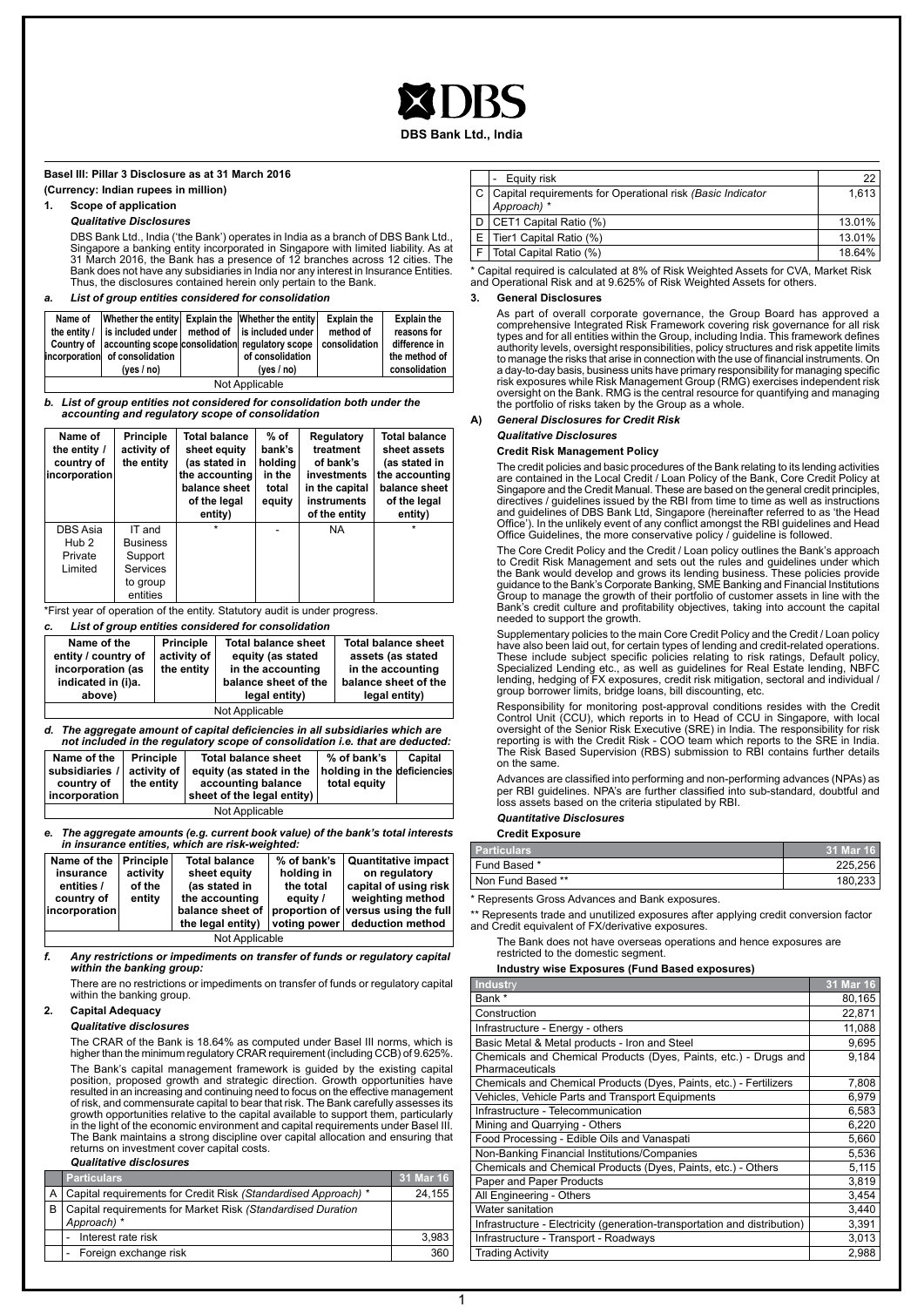## **XDBS**

**DBS Bank Ltd., India**

| Industry                                                  | 31 Mar 16 |
|-----------------------------------------------------------|-----------|
| Home Loans                                                | 2,720     |
| Food Processing - Others                                  | 2,663     |
| All Engineering - Electronics                             | 2.619     |
| Rubber, Plastic and their Products                        | 2,594     |
| <b>Transport Operators</b>                                | 2,155     |
| Other Industries                                          | 2,094     |
| <b>Beverages</b>                                          | 1.745     |
| Computer Software                                         | 1,734     |
| Social & Commercial Infrastructure                        | 1,307     |
| Metal and Metal Products                                  | 1,194     |
| Textiles - Cotton                                         | 753       |
| Coal                                                      | 749       |
| Glass & Glassware                                         | 746       |
| Tourism, Hotel and Restaurants                            | 654       |
| Wood and Wood Products                                    | 647       |
| <b>Professional Services</b>                              | 630       |
| <b>Textiles - Others</b>                                  | 604       |
| Loan Against Property                                     | 549       |
| <b>Other Services</b>                                     | 518       |
| Aviation                                                  | 331       |
| Tea                                                       | 326       |
| Financial Institutions other than Banks, including NBFC's | 300       |
| Leather and Leather products                              | 135       |
| Agriculture & allied activities                           | 120       |
| Sugar                                                     | 108       |
| Retail Trade                                              | 107       |
| <b>Cement and Cement Products</b>                         | 90        |
| Wholesale Trade (other than Food Procurement)             | 48        |
| Gems and Jewellery                                        | 7         |
| <b>Total Credit Exposure (fund based)</b>                 | 225,256   |

\* Includes advances covered by Letters of Credit issued by other Banks.

**Industry wise Exposures (Non - Fund Based exposures)**

| <b>Industry</b>                                                           | 31 Mar 16 |
|---------------------------------------------------------------------------|-----------|
| <b>Banks</b>                                                              | 61,665    |
| <b>Financial Institutions</b>                                             | 34,232    |
| <b>Trading Activity</b>                                                   | 7,658     |
| <b>Metal and Metal Products</b>                                           | 6,809     |
| Infrastructure - Energy - Oil/Gas/Liquefied Natural Gas (LNG)             | 5,985     |
| storage facility                                                          |           |
| Non-Banking Financial Institutions/Companies                              | 5,776     |
| Other Industries                                                          | 5,240     |
| Infrastructure - Electricity (generation-transportation and distribution) | 5,007     |
| <b>Retail Others</b>                                                      | 4,606     |
| Infrastructure - Transport - Ports                                        | 4,557     |
| Vehicles, Vehicle Parts and Transport Equipments                          | 4,331     |
| All Engineering - Others                                                  | 3,284     |
| Chemicals and Chemical Products (Dyes, Paints, etc.) - Others             | 2,843     |
| Construction                                                              | 2,739     |
| Infrastructure - Energy - others                                          | 2,696     |
| Petroleum (non-infra), Coal Products (non-mining) and Nuclear<br>Fuels    | 2,543     |
| <b>Other Services</b>                                                     | 2,273     |
| Chemicals and Chemical Products (Dyes, Paints, etc.) - Fertilisers        | 2,035     |
| Rubber, Plastic and their Products                                        | 1,520     |
| Basic Metal & Metal products - Iron and Steel                             | 1,479     |
| Infrastructure - Telecommunication                                        | 1,391     |
| Food Processing - Edible Oils and Vanaspati                               | 1,263     |
| <b>Computer Software</b>                                                  | 1,232     |
| Chemicals and Chemical Products (Dyes, Paints, etc.) - Drugs and          | 1,109     |
| Pharmaceuticals                                                           |           |
| Mining and Quarrying - Others                                             | 1,065     |
| All Engineering - Electronics                                             | 1,029     |
| <b>Cement and Cement Products</b>                                         | 841       |
| Paper and Paper Products                                                  | 718       |
| Tourism, Hotel and Restaurants                                            | 677       |
| Infrastructure - Transport - Roadways                                     | 530       |
| <b>Professional Services</b>                                              | 509       |
| <b>Beverages</b>                                                          | 491       |
| Food Processing - Others                                                  | 383       |
| Petro-chemicals                                                           | 382       |
| Glass & Glassware                                                         | 349       |
| <b>Transport Operators</b>                                                | 242       |
| Wholesale Trade (other than Food Procurement)                             | 207       |
| Textiles - Others                                                         | 184       |
| Food processing - Coffee                                                  | 91        |
| Wood and Wood Products                                                    | 71        |

| Financial Institutions / Advances backed by Banks | 59      |
|---------------------------------------------------|---------|
| Agriculture & allied activities                   | 57      |
| Food Processing - Tea                             | 46      |
| Infrastructure - Others                           | 19      |
| Food processing - Sugar                           | 8       |
| Textiles - Spinning Mills                         |         |
| Leather and Leather products                      |         |
| Total Credit Exposure (non-fund based)            | 180.233 |

#### **Maturity of Assets as at 31 March 2016**

| <b>Particulars</b>   | Cash | <b>Balance</b><br>with | <b>Balance</b><br>with | Invest-<br>ments | Loans &<br>Advances (net | <b>Fixed</b><br><b>Assets</b> | Other<br>Assets |
|----------------------|------|------------------------|------------------------|------------------|--------------------------|-------------------------------|-----------------|
|                      |      | <b>RBI</b>             | <b>Banks</b>           |                  | of provisions)           |                               |                 |
| 1 day                | 52   | 105                    | 34,357                 | 81,361           | 13                       |                               | 2,238           |
| $2 - 7$ days         |      | 920                    |                        | 4,830            | 2,809                    |                               | 159             |
| $8 - 14$<br>Days     | -    | 488                    |                        | 2,560            | 2,636                    |                               | 86              |
| $15 - 28$<br>Days    |      | 759                    |                        | 8,955            | 6,245                    |                               | 270             |
| 29 Days-<br>3 Months |      | 2,279                  |                        | 12,554           | 24,549                   |                               | 542             |
| $3 - 6$<br>Months    | -    | 244                    |                        | 1,280            | 13,260                   |                               | 288             |
| 6 Months<br>1 Year   |      | 114                    |                        | 9,203            | 22,827                   |                               | 464             |
| 1-3 Years            | ۰    | 491                    | 1,656                  | 8,546            | 89,568                   |                               | 460             |
| 3-5Years             | -    | 166                    | 4,969                  | 3,830            | 6,145                    |                               | 167             |
| Over<br>5Years       | -    | 4,310                  | 100                    | 22,721           | 8,479                    | 740                           | 49,659          |
| Total                | 52   | 9,876                  | 41,082                 | 155,840          | 176,531                  | 740                           | 54,333          |

Note: The same maturity bands as used for reporting positions in the ALM returns have been used by the Bank.

#### **Classification of NPA's**

| <b>Particulars</b>     | 31 Mar 16 |
|------------------------|-----------|
| Amount of NPAs (Gross) | 16,327    |
| Substandard            | 5,231     |
| Doubtful 1             | 7,122     |
| Doubtful 2             | 3,225     |
| Doubtful 3             | 749       |
| Loss                   |           |

#### **Movement of NPAs and Provision for NPAs**

|   | <b>Particulars</b>                                          | 31 Mar 16 |
|---|-------------------------------------------------------------|-----------|
| A | Amount of NPAs (Gross)                                      | 16.327    |
| в | <b>Net NPAs</b>                                             | 7,666     |
| C | <b>NPA Ratios</b>                                           |           |
|   | - Gross NPAs to gross advances (%)                          | 8.81%     |
|   | - Net NPAs to net advances (%)                              | 4.34%     |
| D | Movement of NPAs (Gross)                                    |           |
|   | - Opening balance as of the beginning of the financial year | 12,839    |
|   | - Additions                                                 | 6,407     |
|   | - Reductions on account of recoveries/ write - offs         | 2,919     |
|   | Closing balance                                             | 16,327    |
| Е | Movement of Provision for NPAs                              |           |
|   | - Opening balance as of the beginning of the financial year | 6,263     |
|   | - Provision made during the year                            | 4,386     |
|   | - Write - offs / Write - back of excess provision           | 1,988     |
|   | - Closing balance                                           | 8,661     |

#### **General Provisions**

In accordance with RBI guidelines, the Bank maintains provision on standard<br>advances, standard derivative exposures and provision on Unhedged Foreign<br>Currency Exposure (UFCE). Movement in general provisions is detailed bel

| <b>Particulars</b>                                                | 31 Mar 16            |  |
|-------------------------------------------------------------------|----------------------|--|
| Opening Balance                                                   | 1,085                |  |
| Add: Provisions Made During the Year                              | 32                   |  |
| Less: Write off / Write back of Excess provisions during the Year |                      |  |
| <b>Closing Balance</b>                                            | 1,117                |  |
| Amount of Non-Performing Investments and Provision for NPIs       |                      |  |
| Non-Performing Investments and Provision for NPIs is given below: |                      |  |
| <b>Particulars</b>                                                | 31 Mar 16            |  |
| _ _ _ _ _ _ _ _ _ _                                               | $\sim$ $\sim$ $\sim$ |  |

| A   Amount of Non-Performing Investments (Gross)                  | 130  |
|-------------------------------------------------------------------|------|
| <b>B</b> Amount of provisions held for non-performing investments | 23 I |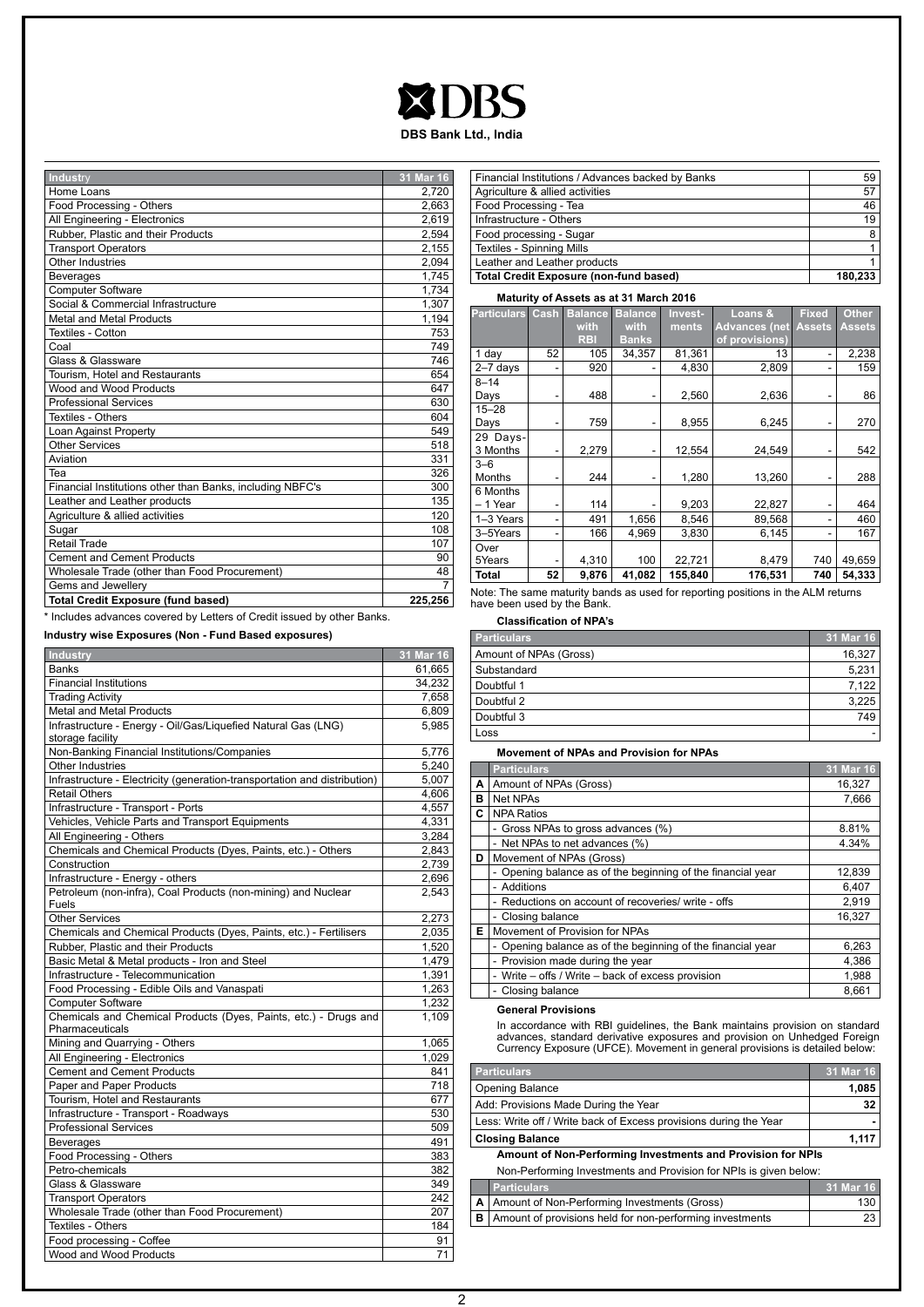#### **DBS Bank Ltd., India**

| Movement in Provisions held towards Depreciation on Investments                                                                   |                                |                                     |
|-----------------------------------------------------------------------------------------------------------------------------------|--------------------------------|-------------------------------------|
| Movement in Provisions held towards Depreciation on Investments is given below:                                                   |                                |                                     |
| <b>Particulars</b>                                                                                                                |                                | 31 Mar 16                           |
| <b>Opening Balance</b>                                                                                                            |                                | 22                                  |
| Add: Provisions made during the year                                                                                              |                                | 2                                   |
| Less: Write off / Write back of excess provisions during the year                                                                 |                                |                                     |
| <b>Closing Balance</b>                                                                                                            |                                | 24                                  |
| <b>Industry wise Past Due Loans</b>                                                                                               |                                |                                     |
| <b>Particulars</b>                                                                                                                |                                | 31 Mar 16                           |
| Basic Metal & Metal products - Iron and Steel                                                                                     |                                | 3,576                               |
| Construction                                                                                                                      |                                | 3,468                               |
| Infrastructure - Transport - Roads & Bridges                                                                                      |                                | 330                                 |
| Glass & Glassware                                                                                                                 |                                | 149                                 |
| Tourism, Hotel and Restaurants                                                                                                    |                                | 124                                 |
| Chemicals and Chemical Products (Dyes, Paints, etc.) - Others                                                                     |                                | 100                                 |
| Basic Metal & Metal products - Other Metal and Metal Products                                                                     |                                | 74                                  |
| Chemicals and Chemical Products (Dyes, Paints, etc.) - Drugs and<br>Pharmaceuticals                                               |                                | 45                                  |
| <b>Total</b>                                                                                                                      |                                | 7,866                               |
| <b>Ageing of Past Due Loans</b>                                                                                                   |                                |                                     |
| <b>Particulars</b>                                                                                                                |                                | 31 Mar 16                           |
| Overdue upto 30 Days                                                                                                              |                                | 7,536                               |
| Overdue between 31 and 60 Days                                                                                                    | 330                            |                                     |
| Overdue between 61 and 90 Days                                                                                                    |                                |                                     |
| <b>Total</b>                                                                                                                      |                                | 7,866                               |
| The Bank does not have overseas operations and hence amount of NPAs and past due<br>loans are restricted to the domestic segment. |                                |                                     |
| <b>Industry wise NPAs</b>                                                                                                         |                                |                                     |
| <b>Particulars</b>                                                                                                                | <b>Amount of</b><br><b>NPA</b> | <b>Specific</b><br><b>Provision</b> |
| Water sanitation                                                                                                                  | 3,440                          | 1.434                               |
| Basic Metal & Metal products - Iron and Steel                                                                                     | 2,338                          | 446                                 |
| Infrastructure - Electrcity (generation-transportation and<br>distribution)                                                       | 1,741                          | 1,208                               |
| All Engineering - Others                                                                                                          | 1,267                          | 1,182                               |
| Social & Commercial Infrastructure<br>1,112                                                                                       |                                | 647                                 |
| <b>Computer Software</b>                                                                                                          | 947                            | 899                                 |
| <b>Transport Operators</b>                                                                                                        | 802                            | 492                                 |
| Infrastructure - Transport - Roadways<br>799                                                                                      |                                | 488                                 |
| Coal                                                                                                                              | 749                            | 353                                 |
| Construction                                                                                                                      | 713                            | 405                                 |
| <b>Textiles - Cotton</b>                                                                                                          | 603                            | 91                                  |
| Mining and Quarrying - Others                                                                                                     | 480                            | 360                                 |
| Food Processing - Edible Oils and Vanaspati                                                                                       |                                | 109                                 |
| Chemicals and Chemical Products (Dyes, Paints, etc.) -                                                                            | 316                            |                                     |
| Drugs and Pharmaceuticals                                                                                                         | 281                            | 135                                 |
| All Engineering - Electronics                                                                                                     | 218                            | 33                                  |
| Food Processing - Others                                                                                                          | 214                            | 104                                 |

| Infrastructure - Energy - Oil/Gas/Liquefied Natural Gas (LNG) storage     |                           |
|---------------------------------------------------------------------------|---------------------------|
| facility                                                                  | 19                        |
| Chemicals and Chemical Products (Dyes, Paints, etc.) - Others             | 17                        |
| <b>Beverages</b>                                                          | 17                        |
| <b>Retail Others</b>                                                      | 17                        |
| Paper and Paper Products                                                  | 16                        |
| Rubber, Plastic and their Products                                        | 14                        |
| Infrastructure - Transport - Roadways                                     | 13                        |
| <b>Trading Activity</b>                                                   | 11                        |
| All Engineering - Others                                                  | 10                        |
| All Engineering - Electronics                                             | 10                        |
| Infrastructure - Energy - Others                                          | 8                         |
| Food Processing - Others                                                  | 8                         |
| Petro-chemicals                                                           | $\overline{7}$            |
| Infrastructure - Transport - Ports                                        | 6                         |
| <b>Transport Operators</b>                                                | 5                         |
| Tourism, Hotel and Restaurants                                            | $\overline{5}$            |
| Petroleum (non-infra), Coal Products (non-mining) and Nuclear Fuels       | $\overline{5}$            |
| <b>Metal and Metal Products</b>                                           | 4                         |
| <b>Computer Software</b>                                                  | 4                         |
| <b>Professional Services</b>                                              | $\overline{3}$            |
| Glass & Glassware                                                         | $\overline{3}$            |
| <b>Other Services</b>                                                     | $\overline{\overline{3}}$ |
| Wood and Wood Products                                                    | $\frac{2}{2}$             |
| Food Processing - Tea                                                     |                           |
| Textiles - Others                                                         | $\overline{2}$            |
| Infrastructure - Electricity (generation-transportation and distribution) | $\overline{2}$            |
| Aviation                                                                  | $\overline{1}$            |
| <b>Cement and Cement Products</b>                                         | $\mathbf{1}$              |
| Infrastructure - Others                                                   | 1                         |
| <b>Total</b>                                                              | 1,117                     |
| Industry wise Specific Provisions (net of write-backs)                    |                           |
| <b>Particulars</b>                                                        | 31 Mar 16                 |
| Infrastructure - Electricity (generation-transportation and distribution) | 938                       |

| <b>Particulars</b>                                                        | 31 Mar 16 |
|---------------------------------------------------------------------------|-----------|
| Infrastructure - Electricity (generation-transportation and distribution) | 938       |
| Infrastructure - Water sanitation                                         | 613       |
| <b>Transport Operators</b>                                                | 492       |
| Basic Metal & Metal products - Iron and Steel                             | 377       |
| Coal                                                                      | 353       |
| Mining and Quarrying - Others                                             | 115       |
| Food Processing - Edible Oils and Vanaspati                               | 109       |
| Food Processing - Others                                                  | 104       |
| Textiles - Cotton                                                         | 91        |
| <b>Beverages</b>                                                          | 80        |
| Textiles - Others                                                         | 71        |
| Construction                                                              | 61        |
| Chemicals and Chemical Products (Dyes, Paints, etc.) - Drugs and          |           |
| Pharmaceuticals                                                           | 43        |
| All Engineering - Electronics                                             | 33        |
| All Engineering - Others                                                  | 15        |
| Infrastructure - Transport - Inland Waterways                             | (14)      |
| Chemicals and Chemical Products (Dyes, Paints, etc.) - Others             | (29)      |
| Infrastructure - Others                                                   | (34)      |
| <b>Computer Software</b>                                                  | (59)      |
| Infrastructure - Transport - Roadways                                     | (61)      |
| Infrastructure - Telecommunication                                        | (101)     |
| Rubber, Plastic and their Products                                        | (159)     |
| Metal and Metal Products                                                  | (177)     |
| Vehicles, Vehicle Parts and Transport Equipments                          | (183)     |
| Tourism, Hotel and Restaurants                                            | (280)     |
| <b>Total</b>                                                              | 2,398     |

The Bank does not have overseas operations and hence amount of NPAs and past due loans are restricted to the domestic segment.

#### **4. Disclosures for Credit Risk: Portfolios subject to Standardised approach** *Qualitative Disclosures*

Currently based on our clientele, ratings of the following agencies have been used<br>i.e. CARE, CRISIL, India Ratings and Research Private Ltd., ICRA, Brickwork,<br>SME Rating Agency Pvt Ltd (SMERA), Standards & Poors, Moody's ratings accorded by the chosen credit rating agencies are assigned. The Bank<br>uses both issue specific and issuer ratings. In accordance with RBI guidelines,<br>for risk-weighting purposes, short-term ratings are deemed to be

#### **Industry wise General Provisions**

| <b>Particulars</b>                                                 | 31 Mar 16 |
|--------------------------------------------------------------------|-----------|
| Construction                                                       | 221       |
| Financial Institutions / Advances backed by Banks                  | 201       |
| <b>Other Industries</b>                                            | 199       |
| Basic Metal & Metal products - Iron and Steel                      | 39        |
| Vehicles, Vehicle Parts and Transport Equipments                   | 39        |
| Chemicals and Chemical Products (Dyes, Paints, etc.) - Drugs and   |           |
| Pharmaceuticals                                                    | 39        |
| <b>Financial Institutions</b>                                      | 38        |
| Non-Banking Financial Institutions/Companies                       | 33        |
| Mining and Quarrying - Others                                      | 25        |
| Chemicals and Chemical Products (Dyes, Paints, etc.) - Fertilisers | 24        |
| Infrastructure - Telecommunication                                 | 22        |
| Food Processing - Edible Oils and Vanaspati                        | 21        |

Textiles - Others 147 147 147 Beverages 80 Infrastructure - Telecommunication 48 48 **Total 16,327 8,661**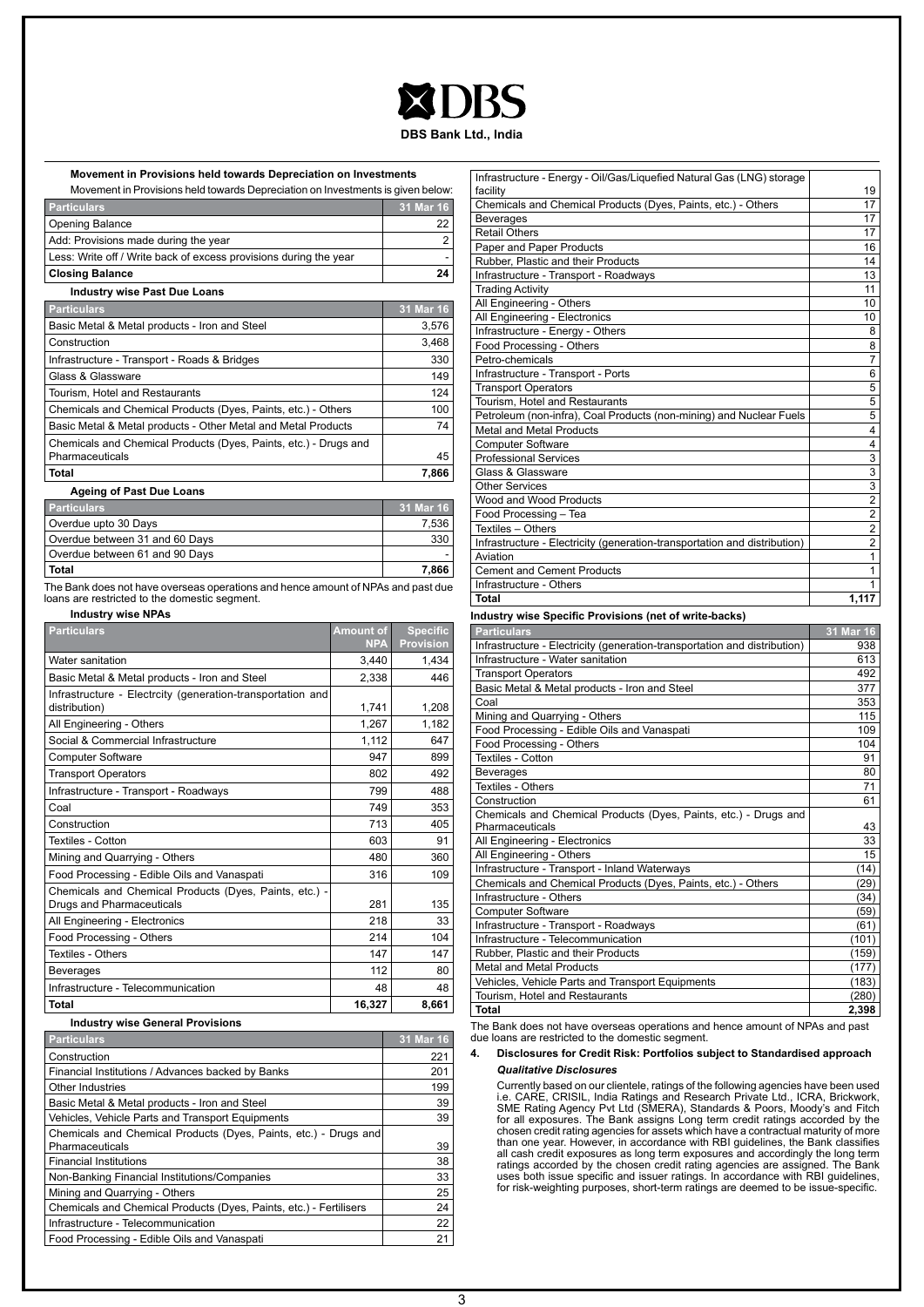#### **DBS Bank Ltd., India**

#### *Quantitative Disclosures*

Categorization of Credit Exposures (Fund and Non Fund based) \* classified on the basis of Risk Weightage is provided below:

| <b>Particulars</b>    | 31 Mar 16 |
|-----------------------|-----------|
| l < 100 % Risk Weight | 264.158   |
| 100 % Risk Weight     | 112.027   |
| l > 100 % Risk Weight | 20.482    |
| <b>Total</b>          | 396.667   |

\* Credit Exposures are reported net of NPA provisions and provision for diminution in fair value of restructured advances classified as Standard.

#### **5. Disclosures for Credit Risk Mitigation on Standardised approach**

#### *Qualitative Disclosures*

This is detailed in our policy on Credit Risk Mitigation techniques and Collateral **Management** 

#### *Quantitative Disclosures*

Currently, eligible financial collateral in the form of fixed deposits under lien, amount<br>accepted under Parallel Deposit and guarantees issued by eligible guarantor as<br>specified in RBI guidelines have been used as credit of fixed deposits under lien, the Bank reduces its credit exposure to counterparty by the value of the fixed deposits.

The details of exposures (after application of haircut) wherein the bank has used credit risk mitigants (CRM) are as under:

| <b>Product</b>      | Amount of CRM |
|---------------------|---------------|
| Derivatives         | 1.545         |
| Fund based exposure | 543           |
| Total               | 2.088         |

#### **6. Disclosure on Securitisation for Standardised approach**

The Bank has not undertaken any securitisation and hence this disclosure is not applicable.

#### **7. Disclosure on Market Risk in Trading book**

#### *Qualitative disclosures*

Market Risk arises from changes in value from changes in interest rates yields, foreign exchange rates, equity prices, commodity prices, credit spreads and the impact of changes in the correlations and volatilities of these risk factors. The Banks market risk appetite is determined by the Group Board of Directors, with<br>detailed limit frameworks recommended by the appropriate risk committees. The<br>Group Market & Liquidity Risk Committee, which reports into the G market risk control limits and provides enterprise-wide oversight of all market risks and their management.

The Group's market risk framework identifies the types of the market risk to be covered, the risk metrics and methodologies to be used to capture such risk and the standards governing the management of market risk within the Group including the limit setting and independent model validation, monitoring and valuation.

The principal market risk appetite measure is Expected Shortfall. The Expected<br>Shortfall is supplemented by risk control measures, such as sensitivities to risk<br>factors, including their volatilities, as well as P&L loss tr Triggers) for management action.

Expected Shortfall estimates the potential loss on the current portfolio assuming a<br>specified time horizon and level of confidence. The Expected Shortfall methodology<br>uses a historical simulation approach to forecast the G risk factor scenarios are aligned to parameters and market data used for valuation. The Expected Shortfall is calculated for T&M trading, T&M banking and ALCO book (T&M banking and ALCO book constitute banking Expected Shortfall).

On a daily basis, the Bank computes trading Expected Shortfall for each business unit and location, and at the Group level. Banking Expected Shortfall is computed on a weekly basis for each business unit and location. The trading Expected Shortfall forecasts are back-tested against the profit and loss of the trading book to monitor its predictive power.

To complement the Expected Shortfall framework, regular stress testing is carried<br>out to monitor the Banks vulnerability to shocks. Also, monthly and annual P/L<br>stop loss limits is monitored on a daily basis for the Tradin

The risk control measures such as Interest rate PV01 (IRPV01) and FX delta measures the interest rate and FX rate risk to the current portfolio. The IR PV01 measures the change in the Net present value (NPV) due to an increase of 1<br>basis point in interest rates .The FX delta measures the change in NPV due to<br>an increase of 1 unit in FX rates. The currency wise IRPV01 and FX De calculated daily for T&M trading, T&M banking and ALCO book.

#### **7. Disclosure on Market Risk in Trading book** *(Continued)*

The other risk control measures such as Credit spread PV01 (CSPV01) and Jump<br>to default (JTD) measures the change in the NPV due to an increase of 1 basis<br>point in credit spreads and the expected loss due to immediate defa

### *Quantitative Disclosures*

#### **Capital Requirement for Market Risk \***

| <b>Particulars</b>                     | 31 Mar 16 |
|----------------------------------------|-----------|
| I Interest rate risk                   | 3.983     |
| Foreign exchange risk (including gold) | 360       |
| Equity position risk                   | 22        |

\* Capital required for Market Risk is calculated at 8% of Risk Weighted Assets.

#### **8. Operational Risk** *Qualitative Disclosures* **Strategy and Process**

The Group Operational Risk Management (ORM) policy:

Defines operational risk and the scope of its application;

- Establishes the dimensions of operational risk;
- Provides a consistent Group wide framework for managing operational risk in a structured, systematic and consistent manner across DBS.

Operational risk arises from inadequate or failed internal processes, people, systems or from external events. It includes legal risk but excludes strategic or reputation risk.

DBS adopts a zero tolerance mindset towards major operational risk that can endanger the franchise.

The Group ORM policy developed by the Head Office in Singapore has been adopted by the branches in India. The policy comprises of risk governance, risk policies, risk mitigation programmes, risk and control self-assessments, risk event management and reporting, and key risk indicators.

The ORM policy includes inter-alia:

- a) ORM Governance Structure (Board, Senior Management, Location / Business level)
- b) ORM Governance Principles
- c) Accountability & Responsibility
- d) Core Operational Risk Standards (CORS)
- e) Control and mitigation:
	- Internal controls
	- Global Insurance Programme; and
	- Business Continuity Management
- f) Risk Tools and Mechanisms comprising:
	- Risk & Control Self Assessment (RCSA)
	- Operational Risk Event Management & Reporting (OREM&R)
	- Key Risk Indicators (KRI)
	- Issue Management & Action Tracking
	- Risk Analysis, Reporting and Profiling
- g) Risk Quantification & Disclosure
	- Loss Provisioning / Capital Allocation

#### **Structure and Organisation**

The Bank also has in place an India Operational Risk Committee (IORC) which meets on a monthly basis to discuss operational risk issues. This committee is<br>chaired by the Senior Risk executive and is managed by the Head - Operational<br>Risk. The committee reports to the IMC. This ensures appropriate

The IORC comprises of the heads of the Institutional Banking Group, Consumer Banking Group, Global Transaction Services, Treasury & Markets, Technology & Operations, , Finance, Legal & Compliance, Internal Audit and Operational Risk and other members as defined in the Terms of Reference (TOR).

As part of the Bank's ORM structure, an independent Operational Risk function is in place led by the local Head of Operational Risk, who reports to the Senior Risk Executive, India and functionally to the Group Head of Operational Risk at the Head Office in Singapore.

Coverage includes identifying, assessing, controlling / mitigating risk, monitoring<br>and reporting risk and also ensuring compliance with DBS Group standards and<br>meeting local and MAS regulatory requirements relating to Ope

In addition to the independent Operational Risk resources, Unit Operational Risk Managers (UORM) are appointed within key Business Units (BU) and Support Units (SU) to support operationalization of the risk management policy & process and to ensure maintenance of adequate controls on an ongoing basis. Periodic training / orientations / discussions are held to keep UORM updated with key developments.

### **Risk Mitigation Programs**

#### *Internal Controls*

The day-to-day management of Operational Risk within the Bank is through maintenance of a comprehensive system of internal controls. An effective internal control system is a combination of a strong control environment and appropriate internal control procedures. These internal controls comprise preventive, detective, escalation and corrective controls.

#### *Global Insurance Programme (GIP)*

The key objective of the GIP is to reduce financial loss of risk events via transfer of loss to external funding sources (insurers).

The GIP provides cover for low-frequency high-impact loss incidents. In line with DBS ORM philosophy, high frequency low impact operational losses are managed through establishment of strong internal controls.

*Business Continuity Management (BCM)* is a key Operational Risk programme of DBS to minimize the impact of a business disruption, irrespective of cause, and to provide an acceptable level of business until normal business operations are resumed.

BU/SUs are to comply with the BCM Policies and Standards established by Group Business Continuity Management (GBCM).

BCM includes the following:

– Establishment of ownership, roles and responsibilities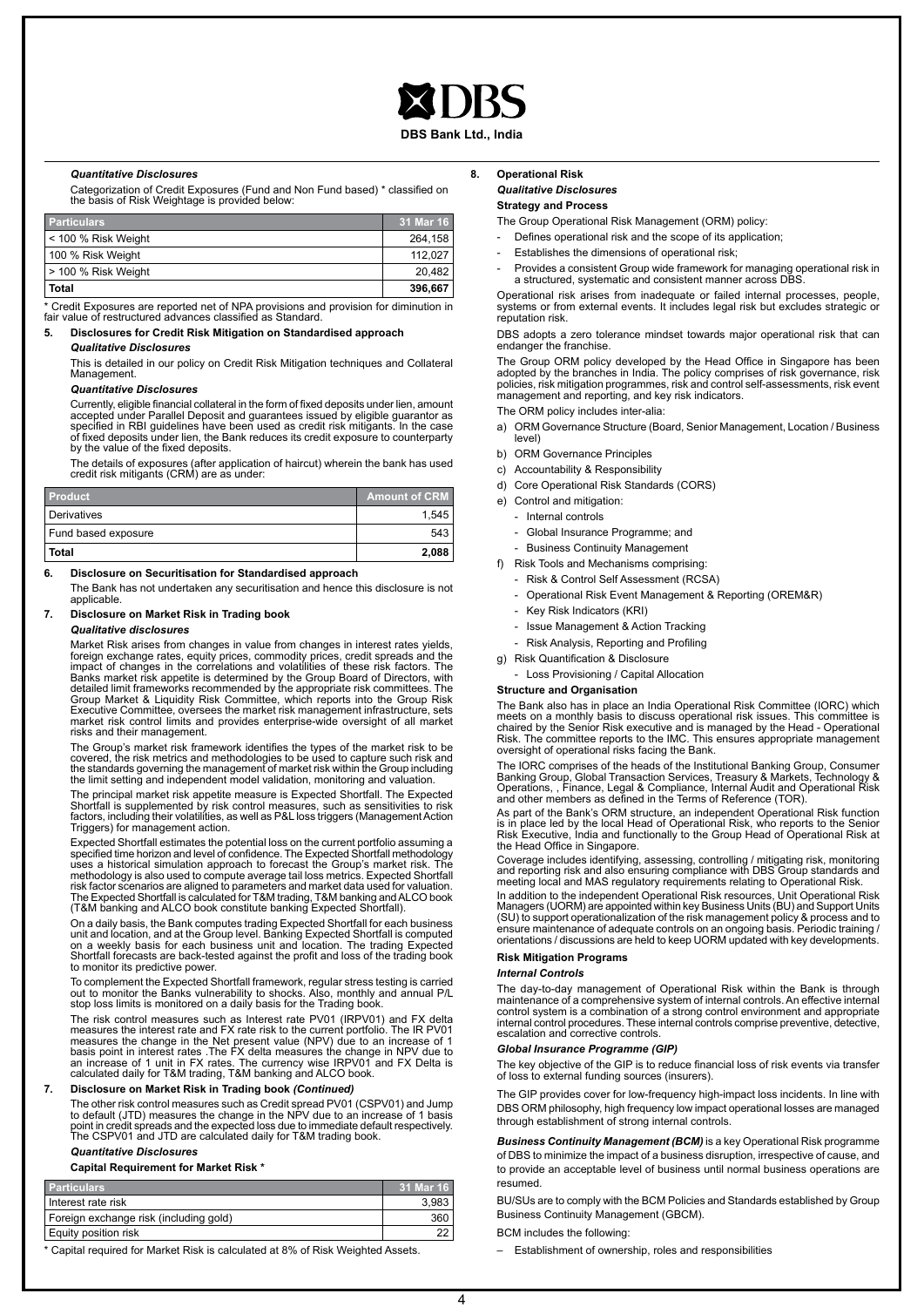

**DBS Bank Ltd., India**

- Risk analysis
- Business impact analysis
- Recovery strategies
- Familiarisation of emergency response and crisis management plans
- Regular review and maintenance
- Regular, complete and meaningful testing

#### **Risk Reporting and Measurement**

Operational Risk related MIS is reported through the central ORM system (ROR - Reveleus Operational Risk), as follows:

- Incident Management (IM) Module for reporting of Risk Events
- Issue and Action Management (IAM) Module for tracking of Issues and Actions emanating from Risk Events, Audit Issues, Regulatory Issues and other risk related issues
- Key Indicator (KI) Module for reporting of Key Risk Indicators (KRI)
- Risk and Control Self Assessment (RCSA) Module to facilitate the half-yearly Risk and Control Self Assessment process.

RCSA implementation has been completed and review and assessment is performed on a half yearly basis

The Operational Risk Profile including MIS relating to the above is placed at the monthly meetings of the India Operational Risk Committee (IORC).

#### **Approach for operational risk capital assessment**

– The Bank currently adopts the Basic Indicator Approach to calculate capital for operational risk.

#### **9. Interest rate risk in the banking book (IRRBB)**

#### *Qualitative Disclosures*

The Asset and Liability Committee ("ALCO") oversees the structural interest rate risk and funding liquidity risk in the Bank. The Market & Liquidity Risk Committee (MLRC) ensures that the exposures are within prudent levels. Structural interest rate risk arises from mismatches in the interest rate profile of customer loans and deposits. This interest rate risk has several aspects: basis risk arising from different interest rate benchmarks, interest rate re-pricing risk, yield curve risks and embedded optionality. To monitor the structural interest rate risk, the tools used by DBS include re-pricing gap reports based on traditional as well as duration gap approach, sensitivity analysis and income simulations under various scenarios.

#### *Quantitative Disclosures*

The Bank uses the Duration Gap approach to measure the impact of Market Value of Equity (MVE) for upward and downward rate shocks. This measures the potential change in MVE of the Bank for a 200 bps change in interest rates. The change in MVE due to a 200 change in interest rates are (for banking and trading book):-

| Change in MVE due to a 200 bps change in interest rates | <b>INR Million</b> |
|---------------------------------------------------------|--------------------|
| l 31 <sup>st</sup> March. 2016                          | (4,387.37)         |

The impact on Earnings is computed as per the definition laid down in the ALM Policy of the Bank. Per the policy, Earnings-at-Risk (EaR) measures the interest rate risk from the earnings perspective. It is computed as an impact (over a 1-year horizon) of a 1% parallel shift in the yield curve on the Bank's earning. This is computed using the net IRS gaps for each bucket up to 1 year and the mark-tomarket impact of 1% rise in interest rates on the AFS and HFT portfolio is to this. The aggregate of these approximates the net revenue impact of a 1% parallel shift (increase in interest rates) in the yield curve over a 1 year horizon and acts as a useful tool in the hands of the MLRC to monitor and assess the impact of Interest rate risk exposure of the Bank on its revenue.

#### EaR is computed at a Bank-wide level.

| EaR on the INR book (trading and banking) | <b>INR Million</b> |
|-------------------------------------------|--------------------|
| 31 <sup>st</sup> March, 2016              | (4,041.82)         |

#### **10. General Disclosure for Exposures Related to Counterparty Credit Risk**

#### *Qualitative Disclosures*

#### *USE OF ECONOMIC CAPITAL (EC) FOR CONCENTRATION RISK MANAGEMENT*

While the Group firmly complies with regulatory capital requirements at all times, we recognize the need to have more robust methodologies to measure capital usage. Effective concentration management requires a robust metric that can accurately capture the portfolio risk characteristics including granular portfolio segment profile, risk concentrations and correlation of risks in the portfolio. The metric has to be sensitive to changes made to adjust the portfolio shape and direction of growth.

We have therefore adopted the EC metric as our primary concentration risk management tool and have integrated it into our risk processes. EC is deployed as a core component in our ICAAP and it also serves as a key metric in cascading Risk Appetite and limits setting.

#### *CREDIT RISK MITIGANTS*

#### *Collateral*

Where possible, the Group takes collateral as a secondary recourse to the borrower. Collateral includes cash, marketable securities, properties, trade receivables, inventory and equipment and other physical and financial collateral. The Group may also take fixed and floating charges on the assets of borrowers. It has put in place policies to determine the eligibility of collateral for credit risk mitigation, which include requiring specific collaterals to meet minimum operational requirements in order to be considered as effective risk mitigants.

When a collateral arrangement is in place for financial market counterparties covered under market standard documentation (such as Master Repurchase Agreements and International Swaps and Derivatives Association (ISDA) agreements), collateral received is marked to market on a frequency mutually agreed with the counterparties.

The Group is required to post additional collateral in the event of a rating downgrade. As at 31 December 2014, for a one notch downgrade of its Standard & Poor's Ratings Services and Moody's Investors Services ratings, the Group would have to post additional collateral amounting to SGD 106 million and SGD 35 million respectively.

#### *Other Risk Mitigants*

The Group manages its credit exposure from derivatives, repo and other repostyle transactions by entering into netting and collateral arrangements with counterparties where it is appropriate and feasible to do so. The credit risk associated with outstanding contracts with positive mark to market is reduced by master netting arrangements to the extent that if an event of default occurs, all amounts with a single counterparty in a netting-eligible jurisdiction are settled on a net basis.

The Group may also enter into agreements which govern the posting of collateral with derivative counterparties for credit risk mitigation (e.g. Credit Support Annexes under ISDA master agreements). These are governed by internal guidelines with respect to the eligibility of collateral types and the frequency of collateral calls.

In addition, the Group also uses guarantees as credit risk mitigants. While the Group may accept guarantees from any counterparty, it sets internal thresholds for considering guarantors to be eligible for credit risk mitigation.

#### *COUNTER PARTY RISK MANAGEMENT*

Counterparty risk that may arise from traded products and securities is measured on a loan equivalent basis and included under the Group's overall credit limits to counterparties. Issuer Default Risk that may arise from traded products and securities are generally measured based on jump-to-default computations.

The Group actively monitors and manages its exposure to counterparties in overthe-counter (OTC) derivative trades to protect its balance sheet in the event of counterparty default. Counterparty risk exposures which may be materially and adversely affected by market risk events are identified, reviewed and acted upon by management and highlighted to the appropriate risk committees. In addition, the Group's risk measurement methodology takes into account the higher risks associated with transactions that exhibit a strong relationship between the creditworthiness of a counterparty and the expected future replacement value of a relevant transaction (so called wrong-way risk) as identified during the trade booking process. The current exposure method is used for calculating the Group's net credit exposure and regulatory capital for counterparty exposures, using the mark-to-market exposures with an appropriate add-on factor for potential future exposures.

#### *Quantitative Disclosures*

| <b>Particulars</b>          | <b>Notionals</b> | <b>Credit Exposures</b> |
|-----------------------------|------------------|-------------------------|
| - Currency Derivatives      | 2,085,576        | 108,609                 |
| - Interest Rate Derivatives | 1,562,076        | 17.765                  |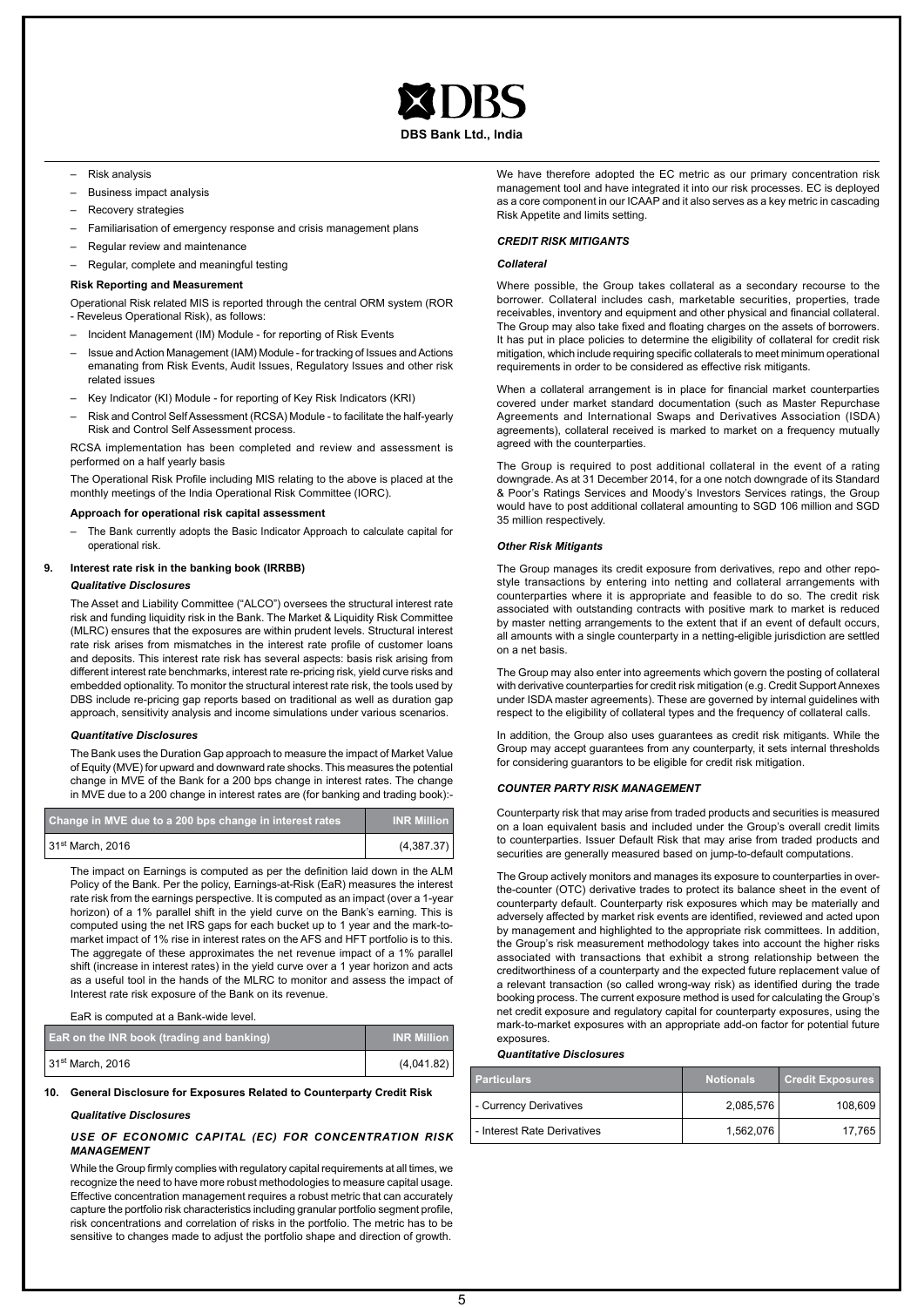## XDBS **DBS Bank Ltd., India**

**11. Composition of Capital**

|                | Basel III common disclosure template to be used during the transition of regulatory adjustments (i.e. from April 1, 2013 to<br>December 31, 2017)                                                                                                                                              | <b>Amounts Subject</b><br>to Pre-Basel III<br><b>Treatment</b> | (Rs. in million)<br>Ref No |           |
|----------------|------------------------------------------------------------------------------------------------------------------------------------------------------------------------------------------------------------------------------------------------------------------------------------------------|----------------------------------------------------------------|----------------------------|-----------|
|                | <b>Common Equity Tier 1 capital : instruments and reserves</b>                                                                                                                                                                                                                                 |                                                                |                            |           |
| 1              | Directly issued qualifying common share capital plus related stock surplus (share premium)                                                                                                                                                                                                     | 32.113.53                                                      |                            | Α         |
| $\overline{2}$ | Retained earnings                                                                                                                                                                                                                                                                              | 11,809.52                                                      |                            | $B+C+E+G$ |
| 3              | Accumulated other comprehensive income (and other reserves)                                                                                                                                                                                                                                    |                                                                |                            |           |
| 4              | Directly issued capital subject to phase out from CET1 (only applicable to non-joint stock companies)                                                                                                                                                                                          | $\blacksquare$                                                 |                            |           |
|                | Public sector capital injections grandfathered until January 1, 2018                                                                                                                                                                                                                           |                                                                |                            |           |
| 5              | Common share capital issued by subsidiaries and held by third parties (amount allowed in group CET1)                                                                                                                                                                                           |                                                                |                            |           |
| 6              | Common Equity Tier 1 capital before regulatory adjustments                                                                                                                                                                                                                                     | 43,923.05                                                      |                            |           |
|                |                                                                                                                                                                                                                                                                                                |                                                                |                            |           |
|                | <b>Common Equity Tier 1 capital : regulatory adjustments</b>                                                                                                                                                                                                                                   |                                                                |                            |           |
| 7              | Prudential valuation adjustments                                                                                                                                                                                                                                                               | 332.87                                                         |                            |           |
| 8              | Goodwill (net of related tax liability)                                                                                                                                                                                                                                                        |                                                                |                            |           |
| 9              | Intangibles other than mortgage-servicing rights (net of related tax liability)                                                                                                                                                                                                                |                                                                |                            |           |
| 10             | Deferred tax assets                                                                                                                                                                                                                                                                            | 227.22                                                         |                            | F         |
| 11             | Cash-flow hedge reserve                                                                                                                                                                                                                                                                        |                                                                |                            |           |
| 12             | Shortfall of provisions to expected losses                                                                                                                                                                                                                                                     |                                                                |                            |           |
| 13             | Securitisation gain on sale                                                                                                                                                                                                                                                                    |                                                                |                            |           |
| 14             | Gains and losses due to changes in own credit risk on fair valued liabilities                                                                                                                                                                                                                  |                                                                |                            |           |
| 15             | Defined-benefit pension fund net assets                                                                                                                                                                                                                                                        |                                                                |                            |           |
| 16             | Investments in own shares (if not already netted off paid-up capital on reported balance sheet)                                                                                                                                                                                                |                                                                |                            |           |
| 17             | Reciprocal cross-holdings in common equity                                                                                                                                                                                                                                                     |                                                                |                            |           |
| 18             | Investments in the capital of banking, financial and insurance entities that are outside the scope of regulatory<br>consolidation, net of eligible short positions, where the bank does not own more than 10% of the issued share<br>capital (amount above 10% threshold)                      |                                                                |                            |           |
|                | Common Equity Tier 1 capital : regulatory adjustments                                                                                                                                                                                                                                          |                                                                |                            |           |
| 19             | Significant investments in the common stock of banking, financial and insurance entities that are outside the                                                                                                                                                                                  |                                                                |                            |           |
|                | scope of regulatory consolidation, net of eligible short positions (amount above 10% threshold)                                                                                                                                                                                                |                                                                |                            |           |
| 20             | Mortgage servicing rights (amount above 10% threshold)                                                                                                                                                                                                                                         |                                                                |                            |           |
| 21             | Deferred tax assets arising from temporary differences (amount above 10% threshold, net of related tax liability)                                                                                                                                                                              | 295.68                                                         |                            | н         |
| 22             | Amount exceeding the 15% threshold                                                                                                                                                                                                                                                             |                                                                |                            |           |
| 23             | of which: significant investments in the common stock of financial entities                                                                                                                                                                                                                    | $\blacksquare$                                                 |                            |           |
| 24             | of which: mortgage servicing rights                                                                                                                                                                                                                                                            |                                                                |                            |           |
| 25             | of which: deferred tax assets arising from temporary differences                                                                                                                                                                                                                               |                                                                |                            |           |
| 26             | National specific regulatory adjustments (26a+26b+26c+26d)                                                                                                                                                                                                                                     |                                                                |                            |           |
|                | a. of which: Investments in the equity capital of unconsolidated insurance subsidiaries                                                                                                                                                                                                        |                                                                |                            |           |
|                |                                                                                                                                                                                                                                                                                                |                                                                |                            |           |
|                | b. of which: Investments in the equity capital of unconsolidated non-financial subsidiaries                                                                                                                                                                                                    | ٠                                                              |                            |           |
|                | c. of which: Shortfall in the equity capital of majority owned financial entities which have not been consol-<br>idated with the bank<br>d. of which: Unamortised pension funds expenditures                                                                                                   |                                                                |                            |           |
| 27             | Requlatory adjustments applied to Common Equity Tier 1 due to insufficient Additional Tier 1 and Tier 2 to                                                                                                                                                                                     |                                                                |                            |           |
|                | cover deductions                                                                                                                                                                                                                                                                               |                                                                |                            |           |
| 28             | Total regulatory adjustments to Common equity Tier 1                                                                                                                                                                                                                                           | 855.77                                                         |                            |           |
| 29             | Common Equity Tier 1 capital (CET1)                                                                                                                                                                                                                                                            | 43,067.28                                                      |                            |           |
|                | <b>Additional Tier 1 capital : instruments</b>                                                                                                                                                                                                                                                 |                                                                |                            |           |
|                |                                                                                                                                                                                                                                                                                                |                                                                |                            |           |
| 30<br>31       | Directly issued qualifying Additional Tier 1 instruments plus related stock surplus (share premium) (31+32)<br>of which: classified as equity under applicable accounting standards (Perpetual Non-Cumulative Preference<br>Shares)                                                            | $\overline{\phantom{a}}$                                       |                            |           |
| 32             | of which: classified as liabilities under applicable accounting standards (Perpetual debt Instruments)                                                                                                                                                                                         | $\overline{\phantom{a}}$                                       |                            |           |
| 33             | Directly issued capital instruments subject to phase out from Additional Tier 1                                                                                                                                                                                                                |                                                                |                            |           |
| 34             | Additional Tier 1 instruments (and CET1 instruments not included in row 5) issued by subsidiaries and held                                                                                                                                                                                     |                                                                |                            |           |
|                | by third parties (amount allowed in group AT1)                                                                                                                                                                                                                                                 |                                                                |                            |           |
| 35             | of which: instruments issued by subsidiaries subject to phase out                                                                                                                                                                                                                              | $\blacksquare$                                                 |                            |           |
| 36             | Additional Tier 1 capital before regulatory adjustments                                                                                                                                                                                                                                        | $\blacksquare$                                                 |                            |           |
|                | Additional Tier 1 capital : regulatory adjustments                                                                                                                                                                                                                                             |                                                                |                            |           |
| 37             | Investments in own Additional Tier 1 instruments                                                                                                                                                                                                                                               |                                                                |                            |           |
| 38             | Reciprocal cross-holdings in Additional Tier 1 instruments                                                                                                                                                                                                                                     |                                                                |                            |           |
| 39             | Investments in the capital of banking, financial and insurance entities that are outside the scope of regulatory<br>consolidation, net of eligible short positions, where the bank does not own more than 10% of the issued<br>common share capital of the entity (amount above 10% threshold) |                                                                |                            |           |
| 40             | Significant investments in the capital of banking, financial and insurance entities that are outside the<br>scope of regulatory consolidation (net of eligible short positions)                                                                                                                |                                                                |                            |           |
| 41             | National specific regulatory adjustments (41a+41b)                                                                                                                                                                                                                                             |                                                                |                            |           |
|                | a. of which: Investments in the Additional Tier 1 capital of unconsolidated insurance subsidiaries                                                                                                                                                                                             |                                                                |                            |           |
|                | b. of which: Shortfall in the Additional Tier 1 capital of majority owned financial entities which have not been<br>consolidated with the bank                                                                                                                                                 |                                                                |                            |           |
|                | Regulatory Adjustments Applied to Additional Tier 1 in respect of Amounts Subject to Pre-Basel III Treatment                                                                                                                                                                                   |                                                                |                            |           |
|                | of which:                                                                                                                                                                                                                                                                                      |                                                                |                            |           |
|                | of which:                                                                                                                                                                                                                                                                                      |                                                                |                            |           |
|                | of which:                                                                                                                                                                                                                                                                                      |                                                                |                            |           |
| 42             | Regulatory adjustments applied to Additional Tier 1 due to insufficient Tier 2 to cover deductions                                                                                                                                                                                             |                                                                |                            |           |
| 43             | Total regulatory adjustments to Additional Tier 1 capital                                                                                                                                                                                                                                      |                                                                |                            |           |
| 44             | <b>Additional Tier 1 capital (AT1)</b>                                                                                                                                                                                                                                                         |                                                                |                            |           |
|                | a. Additional Tier 1 capital reckoned for capital adequacy                                                                                                                                                                                                                                     |                                                                |                            |           |
| 45             | Tier 1 capital (T1 = CET1 + Admissible AT1) (29 + 44a)                                                                                                                                                                                                                                         | 43,067.28                                                      |                            |           |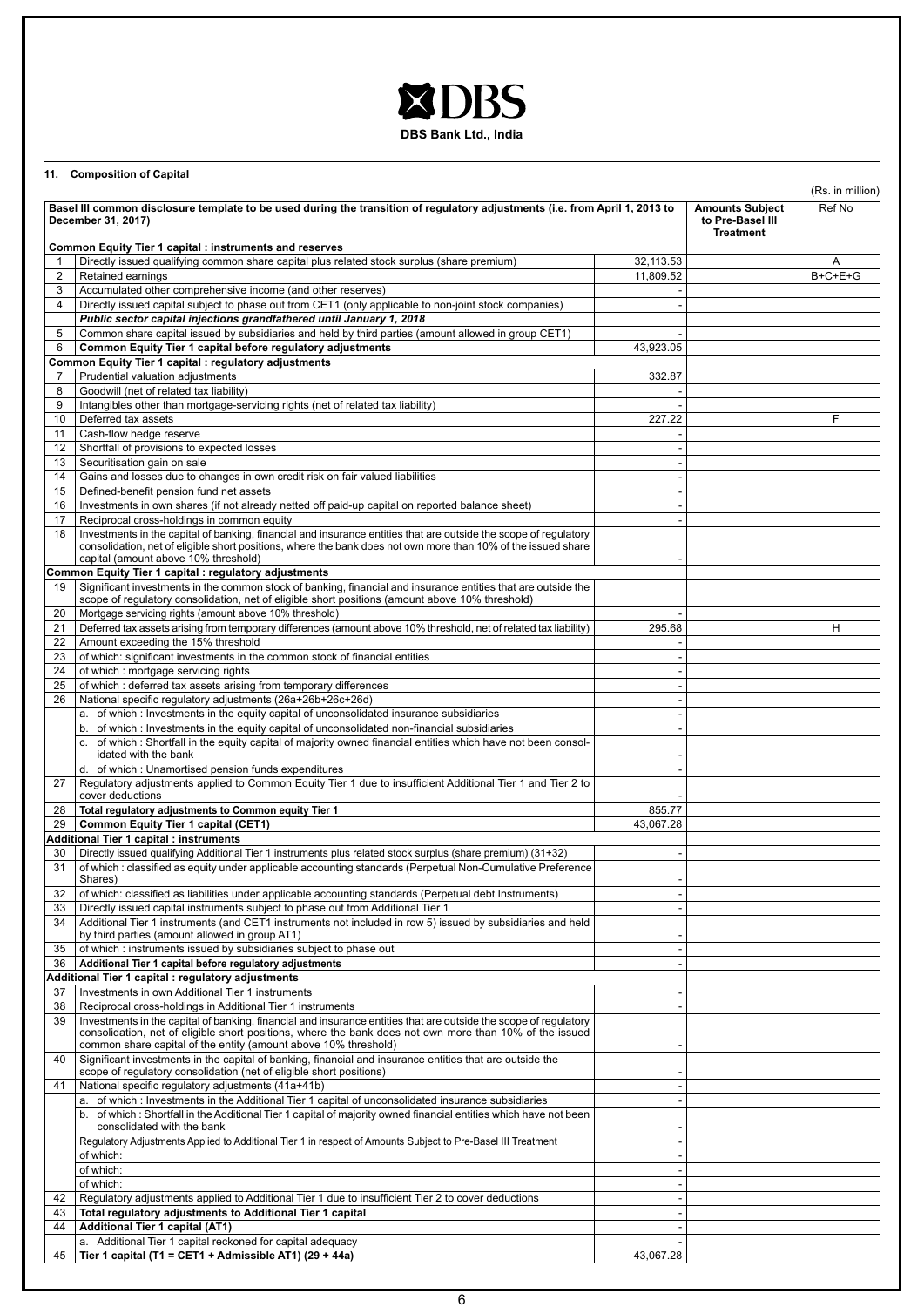# XDBS

**DBS Bank Ltd., India**

| Basel III common disclosure template to be used during the transition of regulatory adjustments (i.e. from April 1, 2013 to<br>December 31, 2017) |                                                                                                                                                                                                                                                                                                    |            | <b>Amounts Subject</b><br>to Pre-Basel III<br><b>Treatment</b> | Ref No |
|---------------------------------------------------------------------------------------------------------------------------------------------------|----------------------------------------------------------------------------------------------------------------------------------------------------------------------------------------------------------------------------------------------------------------------------------------------------|------------|----------------------------------------------------------------|--------|
|                                                                                                                                                   | Tier 2 capital: instruments and provisions                                                                                                                                                                                                                                                         |            |                                                                |        |
| 46                                                                                                                                                | Directly issued qualifying Tier 2 instruments plus related stock surplus                                                                                                                                                                                                                           |            |                                                                |        |
| 47                                                                                                                                                | Directly issued capital instruments subject to phase out from Tier 2                                                                                                                                                                                                                               | 17,226.30  |                                                                |        |
| 48                                                                                                                                                | Tier 2 instruments (and CET1 and AT1 instruments not included in rows 5 or 34) issued by subsidiaries and<br>held by third parties (amount allowed in group Tier 2)                                                                                                                                |            |                                                                |        |
| 49                                                                                                                                                | of which: instruments issued by subsidiaries subject to phase out                                                                                                                                                                                                                                  |            |                                                                |        |
| 50                                                                                                                                                | Provisions                                                                                                                                                                                                                                                                                         | 1,395.36   |                                                                | D+J    |
| 51                                                                                                                                                | Tier 2 capital before regulatory adjustments                                                                                                                                                                                                                                                       | 18,621.67  |                                                                |        |
|                                                                                                                                                   | Tier 2 capital : regulatory adjustments                                                                                                                                                                                                                                                            |            |                                                                |        |
| 52                                                                                                                                                | Investments in own Tier 2 instruments                                                                                                                                                                                                                                                              |            |                                                                |        |
| 53                                                                                                                                                | Reciprocal cross-holdings in Tier 2 instruments                                                                                                                                                                                                                                                    |            |                                                                |        |
| 54                                                                                                                                                | Investments in the capital of banking, financial and insurance entities that are outside the scope of regulatory<br>consolidation, net of eligible short positions, where the bank does not own more than 10% of the issued<br>common share capital of the entity (amount above the 10% threshold) |            |                                                                |        |
| 55                                                                                                                                                | Significant investments in the capital banking, financial and insurance entities that are outside the scope<br>of regulatory consolidation (net of eligible short positions)                                                                                                                       |            |                                                                |        |
| 56                                                                                                                                                | National specific regulatory adjustments (56a+56b)                                                                                                                                                                                                                                                 |            |                                                                |        |
|                                                                                                                                                   | a. of which: Investments in the Tier 2 capital of unconsolidated insurance subsidiaries                                                                                                                                                                                                            |            |                                                                |        |
|                                                                                                                                                   | b. of which: Shortfall in the Tier 2 capital of majority owned financial entities which have not been consol-<br>idated with the bank                                                                                                                                                              |            |                                                                |        |
|                                                                                                                                                   | Regulatory Adjustments Applied to Tier 2 in respect of Amounts Subject to Pre-Basel III Treatment                                                                                                                                                                                                  |            |                                                                |        |
|                                                                                                                                                   | of which: [INSERT TYPE OF ADJUSTMENT e.g. existing adjustments which are deducted from Tier 2 at 50%]                                                                                                                                                                                              |            |                                                                |        |
|                                                                                                                                                   | of which: [INSERT TYPE OF ADJUSTMENT]                                                                                                                                                                                                                                                              |            |                                                                |        |
| 57                                                                                                                                                | Total regulatory adjustments to Tier 2 capital                                                                                                                                                                                                                                                     |            |                                                                |        |
| 58                                                                                                                                                | Tier 2 capital (T2)                                                                                                                                                                                                                                                                                | 18,621.67  |                                                                |        |
|                                                                                                                                                   | a. Tier 2 capital reckoned for capital adequacy                                                                                                                                                                                                                                                    | 18,621.67  |                                                                |        |
|                                                                                                                                                   |                                                                                                                                                                                                                                                                                                    |            |                                                                |        |
|                                                                                                                                                   | b. Excess Additional Tier 1 capital reckoned as Tier 2 capital                                                                                                                                                                                                                                     | 18,621.67  |                                                                |        |
|                                                                                                                                                   | c. Total Tier 2 capital admissible for capital adequacy (58a + 58b)                                                                                                                                                                                                                                |            |                                                                |        |
| 59                                                                                                                                                | Total capital (TC = T1 + Admissible T2) (45 + 58c)                                                                                                                                                                                                                                                 | 61,688.95  |                                                                |        |
| 60                                                                                                                                                | Total risk weighted assets (60a + 60b + 60c)                                                                                                                                                                                                                                                       | 330,992.94 |                                                                |        |
|                                                                                                                                                   | a. of which: total credit risk weighted assets                                                                                                                                                                                                                                                     | 256,256.59 |                                                                |        |
|                                                                                                                                                   | b. of which: total market risk weighted assets                                                                                                                                                                                                                                                     | 54,569.29  |                                                                |        |
|                                                                                                                                                   | c. of which: total operational risk weighted assets                                                                                                                                                                                                                                                | 20,167.06  |                                                                |        |
|                                                                                                                                                   | <b>Capital ratios and buffers</b>                                                                                                                                                                                                                                                                  |            |                                                                |        |
| 61                                                                                                                                                | Common Equity Tier 1 (as a percentage of risk weighted assets)                                                                                                                                                                                                                                     | 13.01%     |                                                                |        |
| 62                                                                                                                                                | Tier 1 (as a percentage of risk weighted assets)                                                                                                                                                                                                                                                   | 13.01%     |                                                                |        |
| 63                                                                                                                                                | Total capital (as a percentage of risk weighted assets)                                                                                                                                                                                                                                            | 18.64%     |                                                                |        |
| 64                                                                                                                                                | Institution specific buffer requirement (minimum CET1 requirement plus capital conservation plus countercy-                                                                                                                                                                                        |            |                                                                |        |
|                                                                                                                                                   | clical buffer requirements plus G-SIB buffer requirement, expressed as a percentage of risk weighted assets)                                                                                                                                                                                       | 6.125%     |                                                                |        |
| 65                                                                                                                                                | of which: capital conservation buffer requirement                                                                                                                                                                                                                                                  | 0.625%     |                                                                |        |
| 66                                                                                                                                                | of which: bank specific countercyclical buffer requirement                                                                                                                                                                                                                                         |            |                                                                |        |
| 67                                                                                                                                                | of which: G-SIB buffer requirement                                                                                                                                                                                                                                                                 |            |                                                                |        |
| 68                                                                                                                                                | Common Equity Tier 1 available to meet buffers (as a percentage of risk weighted assets)                                                                                                                                                                                                           | 6.885%     |                                                                |        |
|                                                                                                                                                   | National minima (if different from Basel III)                                                                                                                                                                                                                                                      |            |                                                                |        |
| 69                                                                                                                                                | National Common Equity Tier 1 minimum ratio (if different from Basel III minimum)                                                                                                                                                                                                                  | 6.125%     |                                                                |        |
| 70                                                                                                                                                | National Tier 1 minimum ratio (if different from Basel III minimum)                                                                                                                                                                                                                                | 7.00%      |                                                                |        |
| 71                                                                                                                                                | National total capital minimum ratio (if different from Basel III minimum)                                                                                                                                                                                                                         | 9.625%     |                                                                |        |
|                                                                                                                                                   | Amounts below the thresholds for deduction (before risk weighting)                                                                                                                                                                                                                                 |            |                                                                |        |
|                                                                                                                                                   |                                                                                                                                                                                                                                                                                                    |            |                                                                |        |
| 72                                                                                                                                                | Non-significant investments in the capital of other financial entities<br>Significant investments in the common stock of financial entities                                                                                                                                                        |            |                                                                |        |
| 73                                                                                                                                                |                                                                                                                                                                                                                                                                                                    |            |                                                                |        |
| 74                                                                                                                                                | Mortgage servicing rights (net of related tax liability)                                                                                                                                                                                                                                           |            |                                                                |        |
| 75                                                                                                                                                | Deferred tax assets arising from temporary differences (net of related tax liability)                                                                                                                                                                                                              | 4,631.98   |                                                                |        |
|                                                                                                                                                   | Applicable caps on the inclusion of provisions in Tier 2                                                                                                                                                                                                                                           |            |                                                                |        |
| 76                                                                                                                                                | Provisions eligible for inclusion in Tier 2 in respect of exposures subject to standardised approach<br>(prior to application of cap)                                                                                                                                                              | 1,395.36   |                                                                |        |
| 77                                                                                                                                                | Cap on inclusion of provisions in Tier 2 under standardised approach                                                                                                                                                                                                                               | 3,203.21   |                                                                |        |
| 78                                                                                                                                                | Provisions eligible for inclusion in Tier 2 in respect of exposures subject to internal ratings-based approach<br>(prior to application of cap)                                                                                                                                                    | NA         |                                                                |        |
| 79                                                                                                                                                | Cap for inclusion of provisions in Tier 2 under internal ratings-based approach                                                                                                                                                                                                                    | <b>NA</b>  |                                                                |        |
|                                                                                                                                                   | (only applicable between March 31, 2017 and March 31, 2022)                                                                                                                                                                                                                                        |            |                                                                |        |
|                                                                                                                                                   | 80 Current cap on CET1 instruments subject to phase out arrangements                                                                                                                                                                                                                               |            | <b>NA</b>                                                      |        |
| 81                                                                                                                                                | Amount excluded from CET1 due to cap (excess over cap after redemptions and maturities)                                                                                                                                                                                                            |            | <b>NA</b>                                                      |        |
| 82                                                                                                                                                | Current cap on AT1 instruments subject to phase out arrangements                                                                                                                                                                                                                                   |            | <b>NA</b>                                                      |        |
|                                                                                                                                                   | 83   Amount excluded from AT1 due to cap (excess over cap after redemptions and maturities)                                                                                                                                                                                                        |            | <b>NA</b>                                                      |        |
| 84                                                                                                                                                | Current cap on T2 instruments subject to phase out arrangements                                                                                                                                                                                                                                    |            | <b>NA</b>                                                      |        |
|                                                                                                                                                   | 85   Amount excluded from T2 due to cap (excess over cap after redemptions and maturities)                                                                                                                                                                                                         |            | <b>NA</b>                                                      |        |
|                                                                                                                                                   |                                                                                                                                                                                                                                                                                                    |            |                                                                |        |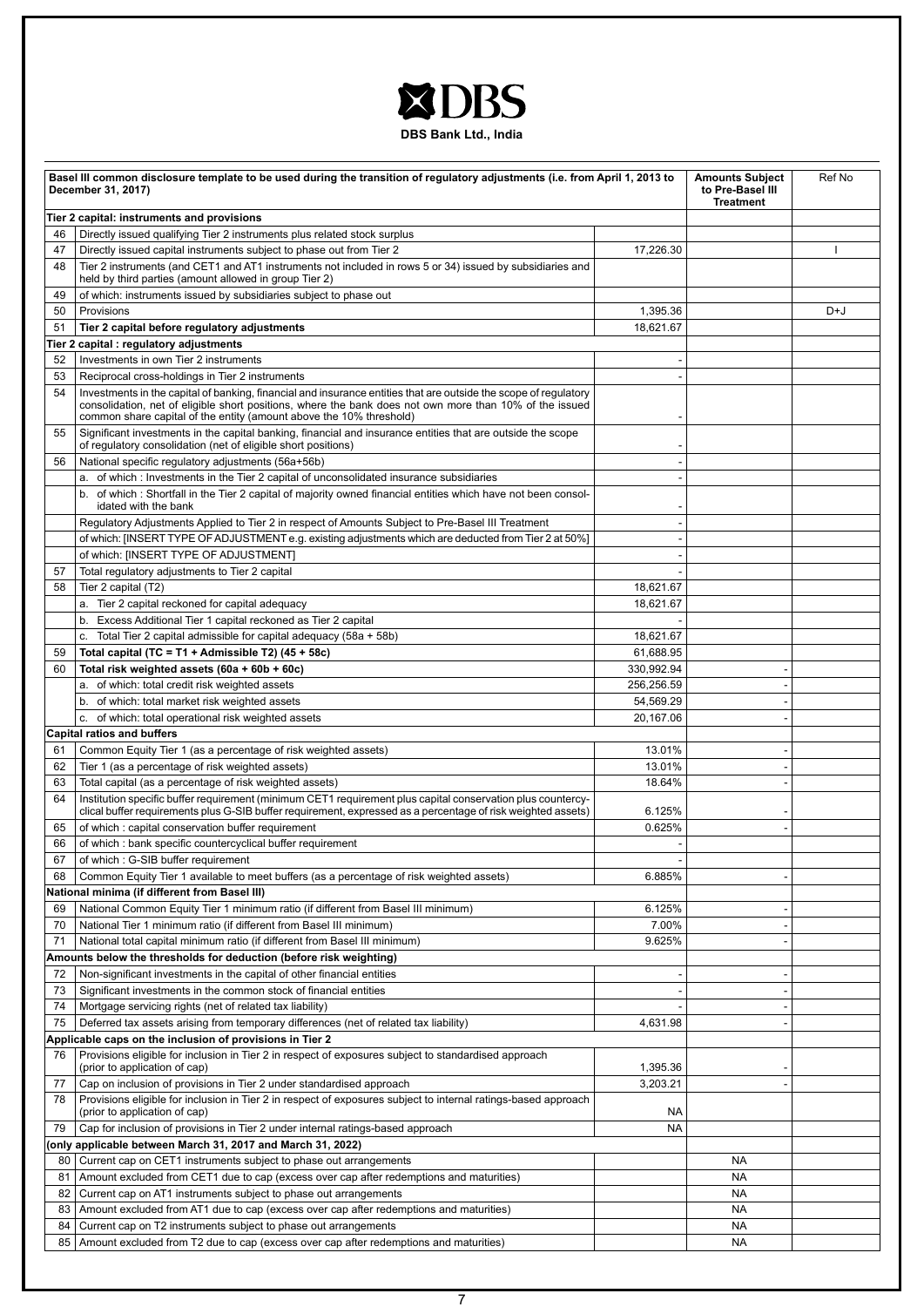

|                 | Notes to the above Template                                                                                                                                                                            |                  |
|-----------------|--------------------------------------------------------------------------------------------------------------------------------------------------------------------------------------------------------|------------------|
|                 | Row No.   Particular                                                                                                                                                                                   | (Rs. in million) |
| of the          |                                                                                                                                                                                                        |                  |
| template        |                                                                                                                                                                                                        |                  |
| 10              | Deferred tax assets associated with accumulated losses                                                                                                                                                 | 227.22           |
|                 | Deferred tax assets (excluding those associated with accumulated losses) net of Deferred tax liability                                                                                                 |                  |
|                 | Total as indicated in row 10                                                                                                                                                                           | 227.22           |
| 19              | If investments in insurance subsidiaries are not deducted fully from capital and instead considered under 10% threshold for deduction, the<br>resultant increase in the capital of bank                |                  |
|                 | of which: Increase in Common Equity Tier 1 capital                                                                                                                                                     |                  |
|                 | of which: Increase in Additional Tier 1 capital                                                                                                                                                        |                  |
|                 | of which: Increase in Tier 2 capital                                                                                                                                                                   |                  |
| 26 <sub>b</sub> | If investments in the equity capital of unconsolidated non-financial subsidiaries are not deducted and hence, risk weighted then :                                                                     |                  |
|                 | i) Increase in Common Equity Tier 1 capital                                                                                                                                                            |                  |
|                 | ii) Increase in risk weighted assets                                                                                                                                                                   |                  |
| 44a             | Excess Additional Tier 1 capital not reckoned for capital adequacy (difference between Additional Tier 1 capital as reported in row 44 and<br>admissible Additional Tier 1 capital as reported in 44a) |                  |
|                 | of which: Excess Additional Tier 1 capital which is considered as Tier 2 capital under row 58b                                                                                                         |                  |
| 50              | Eligible Provisions included in Tier 2 capital                                                                                                                                                         | 1,395.36         |
|                 | Eligible Revaluation Reserves included in Tier 2 capital                                                                                                                                               |                  |
|                 | Total of row 50                                                                                                                                                                                        | 1,395.36         |
| 58a             | Excess Tier 2 capital not reckoned for capital adequacy (difference between Tier 2 capital as reported in row 58 and T2 as reported in 58a)                                                            |                  |

**12. Composition of Capital - Reconciliation Requirements**

|        | (Rs. in million)                                                                                                            |                   |                   |  |
|--------|-----------------------------------------------------------------------------------------------------------------------------|-------------------|-------------------|--|
| Step 1 | <b>Balance sheet under</b><br><b>Balance sheet as in</b><br>regulatory scope of<br>financial<br>consolidation<br>statements |                   |                   |  |
|        |                                                                                                                             | As on 31 Mar 2016 | As on 31 Mar 2016 |  |
| Α      | <b>Capital &amp; Liabilities</b>                                                                                            |                   |                   |  |
| i.     | Paid-up Capital                                                                                                             | 32,113.53         | 32,113.53         |  |
|        | Reserves & Surplus                                                                                                          | 12,061.73         | 12,061.73         |  |
|        | Minority Interest                                                                                                           |                   |                   |  |
|        | <b>Total Capital</b>                                                                                                        | 44,175.26         | 44,175.26         |  |
| ii.    | Deposits                                                                                                                    | 234,275.29        | 234,275.29        |  |
|        | of which: Deposits from banks                                                                                               | 8,154.28          | 8,154.28          |  |
|        | of which: Customer deposits                                                                                                 | 226,121.01        | 226,121.01        |  |
|        | of which: Other deposits (pl. specify)                                                                                      |                   |                   |  |
| iii.   | Borrowings                                                                                                                  | 115,363.61        | 115,363.61        |  |
|        | of which: From RBI                                                                                                          | 59,810.00         | 59,810.00         |  |
|        | of which: From banks                                                                                                        | 33,290.32         | 33,290.32         |  |
|        | of which: From other institutions & agencies                                                                                | 5.036.99          | 5.036.99          |  |
|        | of which: Others (pl. specify)                                                                                              |                   |                   |  |
|        | of which: Capital instruments                                                                                               | 17,226.30         | 17,226.30         |  |
| iv.    | Other liabilities & provisions                                                                                              | 44,640.08         | 44,640.08         |  |
|        | <b>Total</b>                                                                                                                | 438,454.24        | 438,454.24        |  |
| в      | <b>Assets</b>                                                                                                               |                   |                   |  |
| i.     | Cash and balances with Reserve Bank of India                                                                                | 9,927.57          | 9,927.57          |  |
|        | Balance with banks and money at call and short notice                                                                       | 41,082.24         | 41,082.24         |  |
| ii.    | Investments:                                                                                                                | 155,839.57        | 155,839.57        |  |
|        | of which: Government securities                                                                                             | 137,425.79        | 137,425.79        |  |
|        | of which: Other approved securities                                                                                         |                   |                   |  |
|        | of which: Shares                                                                                                            | 107.16            | 107.16            |  |
|        | of which: Debentures & Bonds                                                                                                | 6,206.42          | 6,206.42          |  |
|        | of which: Subsidiaries / Joint Ventures / Associates                                                                        |                   |                   |  |
|        | of which: Others (Commercial Papers, Certificate of deposits, Security Receipts of Asset Reconstruction Companies)          | 12,100.20         | 12,100.20         |  |
| iii.   | Loans and advances                                                                                                          | 176,531.00        | 176,531.00        |  |
|        | of which: Loans and advances to banks                                                                                       | 40.262.83         | 40,262.83         |  |
|        | of which: Loans and advances to customers                                                                                   | 136,268.17        | 136,268.17        |  |
| iv.    | Fixed assets                                                                                                                | 740.45            | 740.45            |  |
| v.     | Other assets                                                                                                                | 54.333.41         | 54,333.41         |  |
|        | of which: Goodwill and intangible assets                                                                                    |                   |                   |  |
|        | of which: Deferred tax assets                                                                                               | 4,859.20          | 4,859.20          |  |
| vi.    | Goodwill on consolidation                                                                                                   |                   |                   |  |
| vii.   | Debit balance in Profit & Loss account                                                                                      |                   |                   |  |
|        | <b>Total Assets</b>                                                                                                         | 438.454.24        | 438.454.24        |  |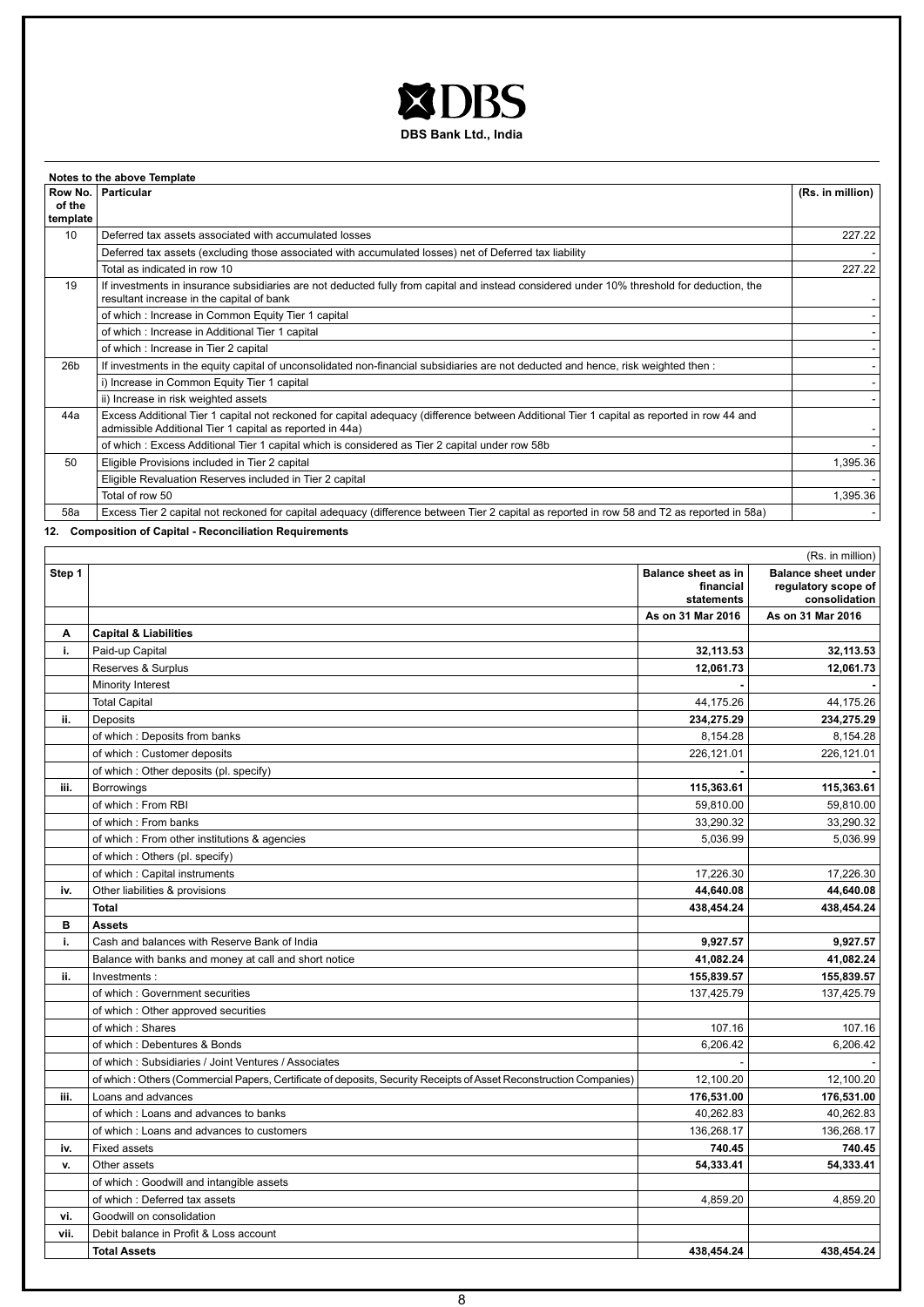

|        | (Rs. in million)                                                                                                      |                                                |                                                                       |            |  |
|--------|-----------------------------------------------------------------------------------------------------------------------|------------------------------------------------|-----------------------------------------------------------------------|------------|--|
| Step 2 |                                                                                                                       | Balance sheet as in<br>financial<br>statements | <b>Balance sheet</b><br>under regulatory<br>scope of<br>consolidation | Ref<br>No. |  |
|        |                                                                                                                       | As on 31 Mar 2016 As on 31 Mar 2016            |                                                                       |            |  |
| A      | <b>Capital &amp; Liabilities</b>                                                                                      |                                                |                                                                       |            |  |
| i.     | Paid-up Capital                                                                                                       | 32,113.53                                      | 32,113.53                                                             |            |  |
|        | of which: Amount eligible for CET1                                                                                    | 32,113.53                                      | 32,113.53                                                             | Α          |  |
|        | of which: Amount eligible for AT1                                                                                     |                                                |                                                                       |            |  |
|        | Reserves & Surplus                                                                                                    | 12,061.73                                      | 12,061.73                                                             |            |  |
|        | of which:                                                                                                             |                                                |                                                                       |            |  |
|        | <b>Statutory Reserve</b>                                                                                              | 3,724.78                                       | 3,724.78                                                              | В          |  |
|        | Capital Reserve                                                                                                       | 5.10                                           | 5.10                                                                  | C          |  |
|        | <b>Investment Reserve</b>                                                                                             | 251.67                                         | 251.67                                                                | D          |  |
|        | Amount Retained in India for CAPAD                                                                                    | 10,760.10                                      | 10,760.10                                                             | E          |  |
|        | Deferred Tax Reserve                                                                                                  | 0.54                                           | 0.54                                                                  |            |  |
|        | Balance in Profit and Loss account                                                                                    | (2,680.45)                                     | (2,680.45)                                                            | G          |  |
|        | Minority Interest                                                                                                     |                                                |                                                                       |            |  |
|        | <b>Total Capital</b>                                                                                                  | 44,175.26                                      | 44,175.26                                                             |            |  |
| ii.    | Deposits                                                                                                              | 234,275.29                                     | 234,275.29                                                            |            |  |
|        | of which: Deposits from banks                                                                                         | 8,154.28                                       | 8,154.28                                                              |            |  |
|        | of which: Customer deposits                                                                                           | 226,121.01                                     | 226,121.01                                                            |            |  |
|        | of which: Other deposits (pl. specify)                                                                                |                                                |                                                                       |            |  |
| iii.   | Borrowings                                                                                                            | 115,363.61                                     | 115,363.61                                                            |            |  |
|        | of which: From RBI                                                                                                    | 59,810.00                                      | 59,810.00                                                             |            |  |
|        | of which: From banks                                                                                                  | 33,290.32                                      | 33,290.32                                                             |            |  |
|        | of which: From other institutions & agencies                                                                          | 5,036.99                                       | 5,036.99                                                              |            |  |
|        | of which: Others                                                                                                      |                                                |                                                                       |            |  |
|        | of which: Capital instruments                                                                                         | 17,226.30                                      | 17,226.30                                                             |            |  |
|        | - of which Eligible for T2 capital                                                                                    | 17,226.30                                      | 17,226.30                                                             |            |  |
| iv.    | Other liabilities & provisions                                                                                        | 44,640.08                                      | 44,640.08                                                             |            |  |
|        | of which: Provision against standard asset and country risk                                                           | 1,117.45                                       | 1,117.45                                                              | J          |  |
|        | <b>Total</b>                                                                                                          | 438,454.24                                     | 438,454.24                                                            |            |  |
| в      | <b>Assets</b>                                                                                                         |                                                |                                                                       |            |  |
| i.     | Cash and balances with Reserve Bank of India                                                                          | 9,927.57                                       | 9,927.57                                                              |            |  |
|        | Balance with banks and money at call and short notice                                                                 | 41,082.24                                      | 41,082.24                                                             |            |  |
| ii.    | Investments:                                                                                                          | 155,839.57                                     | 155,839.57                                                            |            |  |
|        | of which: Government securities                                                                                       | 137,425.79                                     | 137,425.79                                                            |            |  |
|        | of which: Other approved securities                                                                                   |                                                |                                                                       |            |  |
|        | of which: Shares                                                                                                      | 107.16                                         | 107.16                                                                |            |  |
|        | of which: Debentures & Bonds                                                                                          | 6,206.43                                       | 6,206.43                                                              |            |  |
|        | of which: Subsidiaries / Joint Ventures / Associates                                                                  |                                                |                                                                       |            |  |
|        | of which: Others (Commercial Papers, Certificate of deposits, Security Receipts of Asset Reconstruction<br>Companies) | 12,100.20                                      | 12,100.20                                                             |            |  |
| iii.   | Loans and advances                                                                                                    | 176,531.00                                     | 176,531.00                                                            |            |  |
|        | of which: Loans and advances to banks                                                                                 | 40,262.83                                      | 40,262.83                                                             |            |  |
|        | of which: Loans and advances to customers                                                                             | 136,268.16                                     | 136,268.16                                                            |            |  |
| iv.    | <b>Fixed assets</b>                                                                                                   | 740.45                                         | 740.45                                                                |            |  |
| v.     | Other assets                                                                                                          | 54,333.41                                      | 54,333.41                                                             |            |  |
|        | of which: Goodwill and intangible assets                                                                              |                                                |                                                                       |            |  |
|        | of which: Deferred tax assets associated with accumulated losses                                                      | 227.22                                         | 227.22                                                                | F          |  |
|        | of which: Deferred tax assets arising from temporary differences other than accumulated losses                        | 295.68                                         | 295.68                                                                | Н.         |  |
| vi.    | Goodwill on consolidation                                                                                             |                                                |                                                                       |            |  |
| vii.   | Debit balance in Profit & Loss account                                                                                |                                                |                                                                       |            |  |
|        | Total                                                                                                                 | 438,454.24                                     | 438,454.24                                                            |            |  |